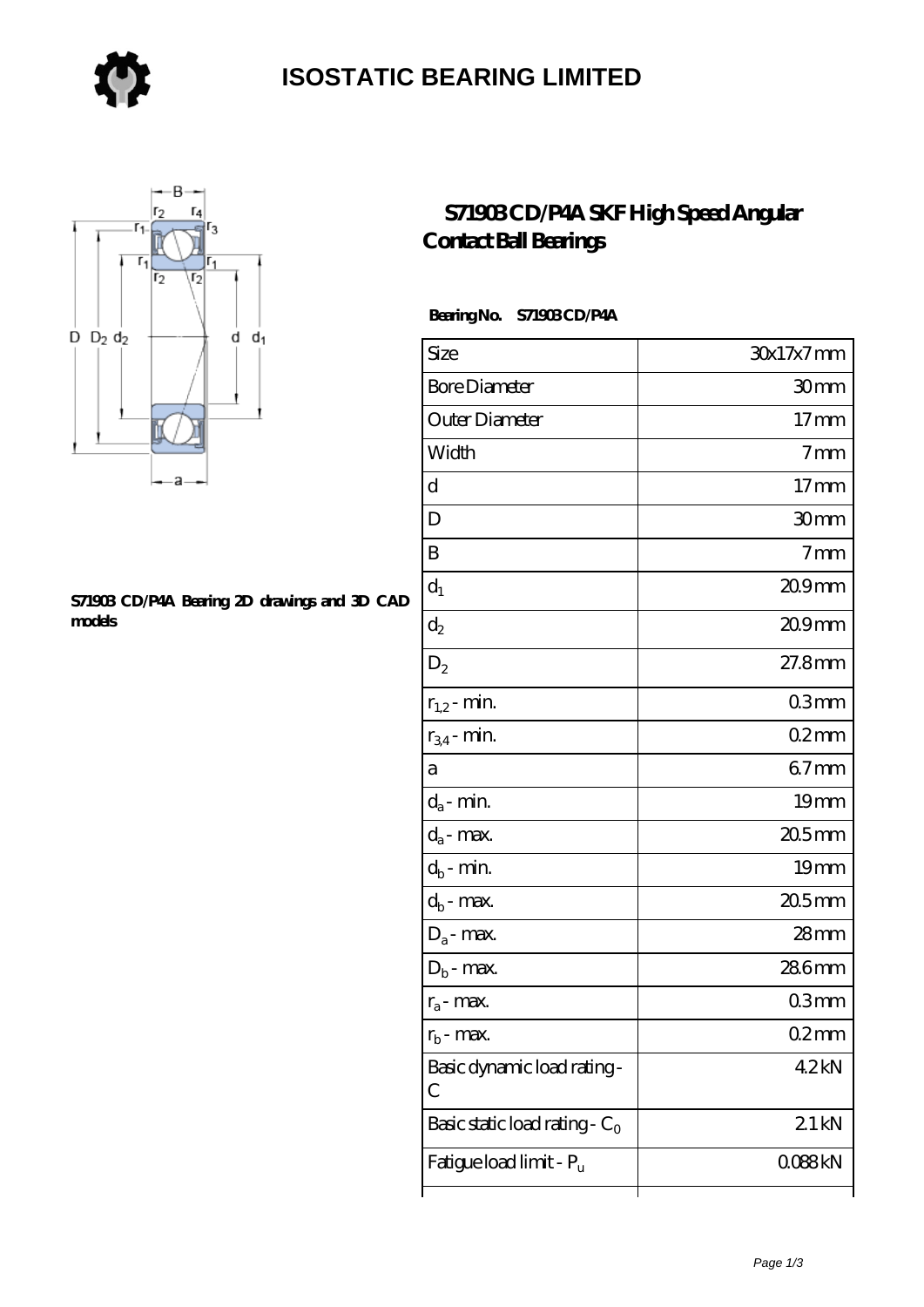

# **[ISOSTATIC BEARING LIMITED](https://store-isabelmarant.com)**

| Limiting speed for grease<br>lubrication | 50000r/min       |
|------------------------------------------|------------------|
| Ball - $D_w$                             | 3969mm           |
| $Ball - z$                               | 14               |
| Calculation factor - $f_0$               | 98               |
| Preload class $A - G_A$                  | 15N              |
| Preload class $B - G_B$                  | 30N              |
| Preload class C - $G_C$                  | 60N              |
| Preload class $D - G_D$                  | 120N             |
| Calculation factor - f                   | 1.05             |
| Calculation factor - f                   | 1                |
| Calculation factor - $f_{2A}$            | 1                |
| Calculation factor - f <sub>2B</sub>     | 1.04             |
| Calculation factor - $f_{\chi}$          | 1.09             |
| Calculation factor - $f_{2D}$            | 1.15             |
| Calculation factor - f <sub>HC</sub>     | 1                |
| Preload class A                          | 16N/micron       |
| Preload class B                          | 22N/micron       |
| Preload class C                          | 30N/micron       |
| Preload class D                          | 43N/micron       |
| $d_1$                                    | $209$ mm         |
| $d_2$                                    | $209$ mm         |
| $D_2$                                    | 27.8mm           |
| $r_{1,2}$ min.                           | 03mm             |
| $r_{34}$ min.                            | 02mm             |
| $d_a$ min.                               | 19mm             |
| $d_a$ max.                               | $205$ mm         |
| $d_h$ min.                               | 19 <sub>mm</sub> |
| $d_h$ max.                               | $205$ mm         |
| $D_a$ max.                               | $28 \text{mm}$   |
| $D_{\rm b}$ max.                         | 286mm            |